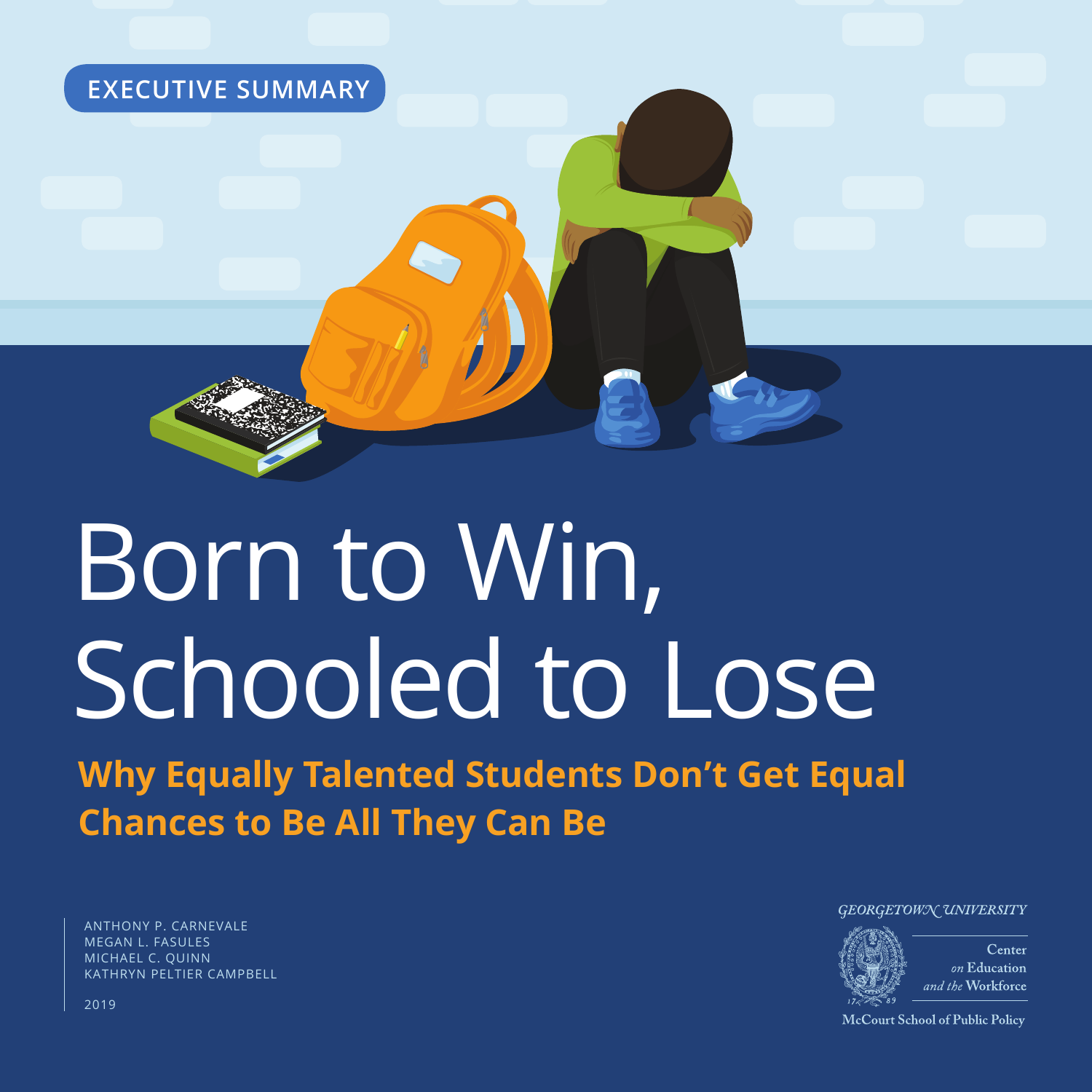#### **Reprint Permission**

The Georgetown University Center on Education and the Workforce carries a Creative Commons license, which permits non-commercial reuse of any of our content when proper attribution is provided.

You are free to copy, display, and distribute our work, or include our content in derivative works, under the CEW's following conditions:



**Attribution:** You must clearly attribute the work to the Georgetown University Center on Education and the Workforce and provide a print or digital copy of the work to cewgeorgetown@georgetown.edu.

Our preference is to cite figures and tables as follows:

Source: Georgetown University Center on Education and the Workforce, *Born to Win, Schooled to Lose: Why Equally Talented Students Don't Get Equal Chances to Be All They Can Be*, 2019.



**Non-commercial use:** You may not use this work for commercial purposes. Written permission must be obtained from the owners of the copy/literary rights and from Georgetown University for any publication or commercial use of reproductions.

| ۰.<br>× |
|---------|
|         |

**Approval:** If you are using one or more of our available data representations (figures, charts, tables, etc.), please visit our website at cew.georgetown.edu/publications/reprint-permission for more information.

For the full legal code of this Creative Commons license, please visit creativecommons.org.

Email cewgeorgetown@georgetown.edu with any questions.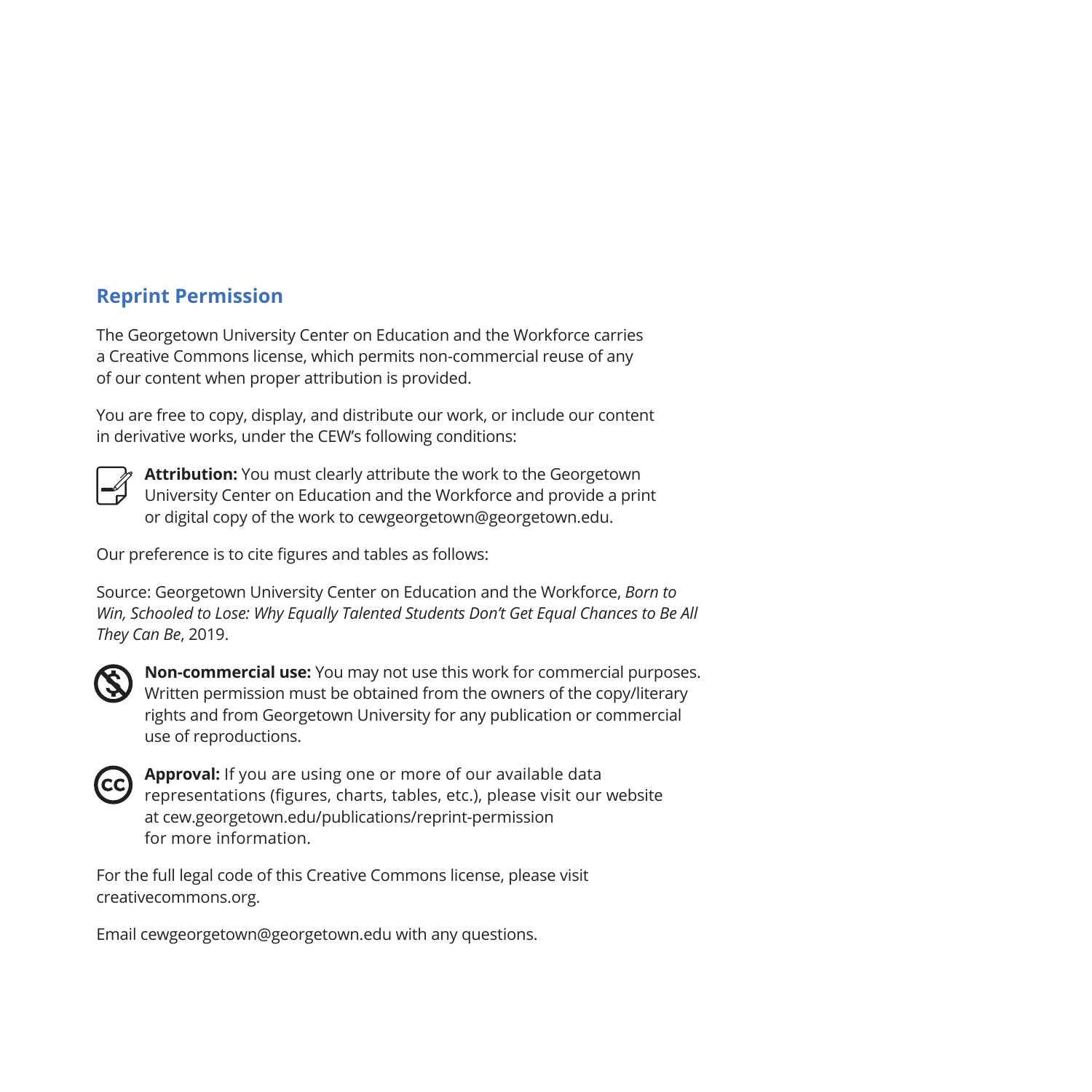# Born to Win, Schooled to Lose

**Why Equally Talented Students Don't Get Equal Chances to Be All They Can Be** 

**EXECUTIVE SUMMARY**

Anthony P. Carnevale Megan L. Fasules Michael C. Quinn Kathryn Peltier Campbell

2019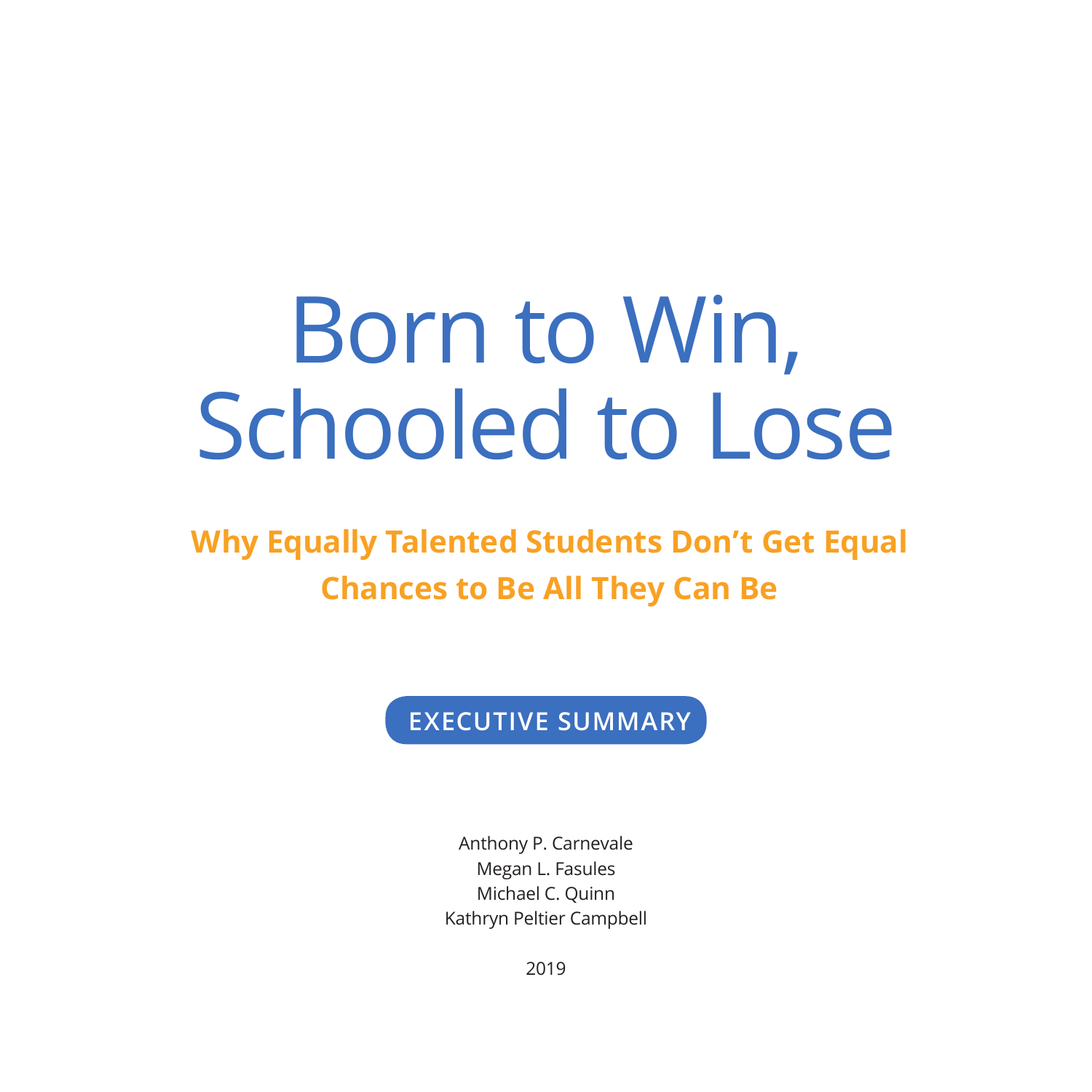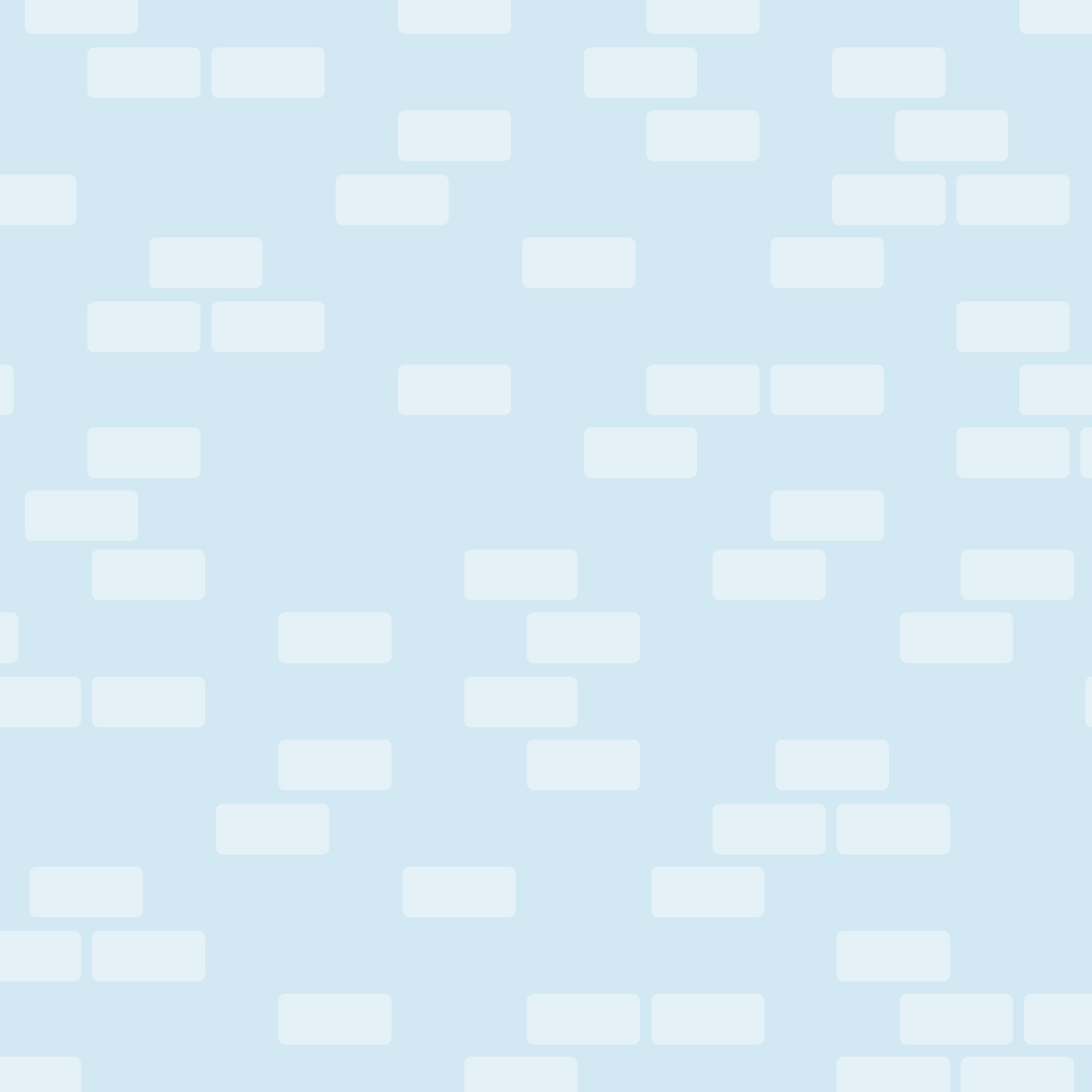II individuals, regardless of where they controlled the opportunity to reach their full pote However, many poor children, particulations who are Black or Latino, find the gates of ll individuals, regardless of where they come from or who their parents are, should have the opportunity to reach their full potential. However, many poor children, particularly opportunity barred—and not because they lack the talent to succeed.

Throughout their youth, relatively advantaged children enjoy protective and enriched environments that help ensure their success. Meanwhile, equally talented children from poor backgrounds are held back by material disadvantages. Stunningly, a child from the bottom quartile of socioeconomic status who has high test scores in kindergarten has only a 3 in 10 chance of having a college education and a good entry-level job as a young adult, compared to a 7 in 10 chance for a child in the top quartile of socioeconomic status who has low test scores.

Among children with similarly high academic potential, the test scores of economically disadvantaged students are most likely to decline and stay low as they move through the K–12 system. When students from affluent families stumble, they have a softer landing and assistance getting back on track, while those in adverse environments are more likely to land on rocky ground and never recover.

These advantages and disadvantages are compounded by systemic racial and ethnic inequities. As a result, Black and Latino children are less likely than their White and Asian peers with similar test scores to achieve educational and economic success.

Thus, the likelihood of success is too often determined not by a child's innate talent, but by his or her life circumstances—including factors that determine access to opportunity based on class, race, and ethnicity. In short, the system conspires against young people from poor families, especially those who are Black or Latino. Among these youth, even those who "make it" and earn a college degree are less likely than their more affluent peers to get a good entry-level job as a young adult.

There is still reason for hope: a child who struggles can beat the odds and become a high-achieving adult. The fact that children's test scores change over time shows that there is room for intervention. We need to use education to clear the pathway to opportunity for all, regardless of background. With adequate resources, schools can influence students' development of skills and abilities and, ultimately, their socioeconomic mobility.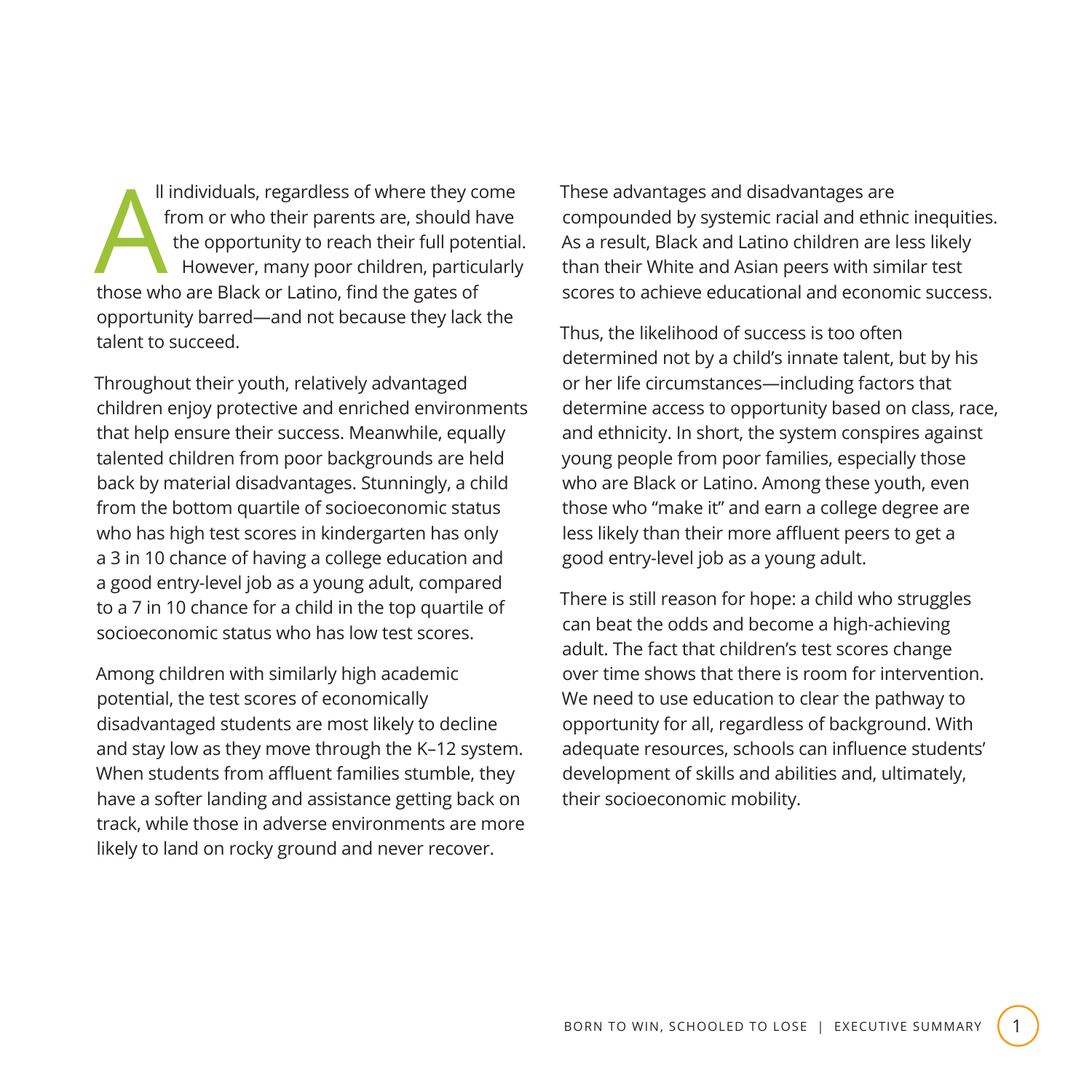**For children from poor families who start out with high test scores, the chances of keeping those high scores are relatively slim.**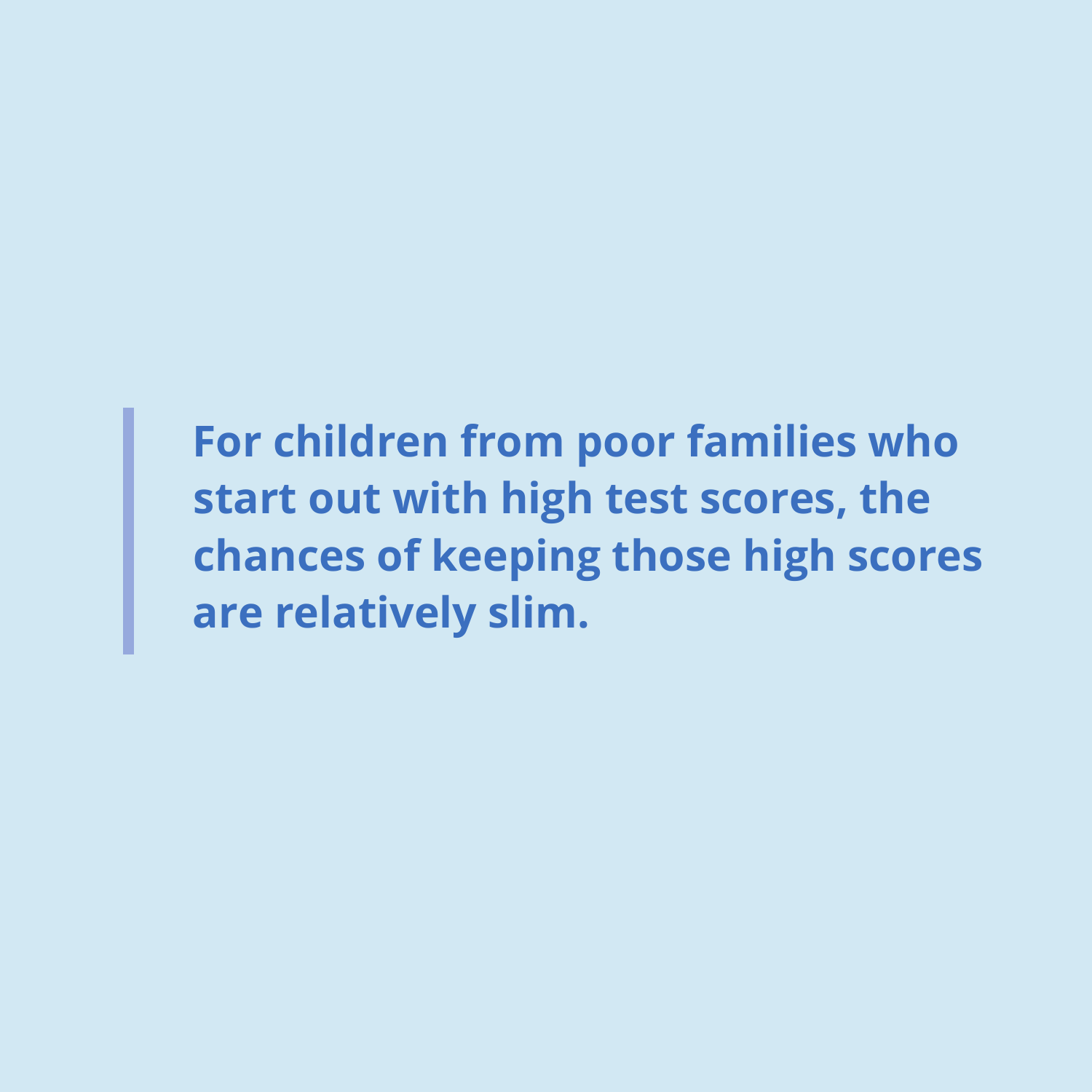#### **Figure 1.**

As children progress through primary school, they can improve on measures of achievement, but becoming and staying high-achieving is less likely for students from families in the lowest SES quartile.



Source: Georgetown University Center on Education and the Workforce analysis of Early Childhood Longitudinal Study-Kindergarten (ECLS-K) (public use data), 2006.

Note: Socioeconomic status (SES) is used to define class. Family SES depends on three factors: household income, parents' educational attainment, and parents' occupational prestige. "Math scores between kindergarten and 8th grade" reflects any change in test scores that might have occurred between kindergarten and first grade, third grade, or fifth grade.

\*Overall, 26 percent of students with families from the lowest SES quartile have top-half math scores in kindergarten.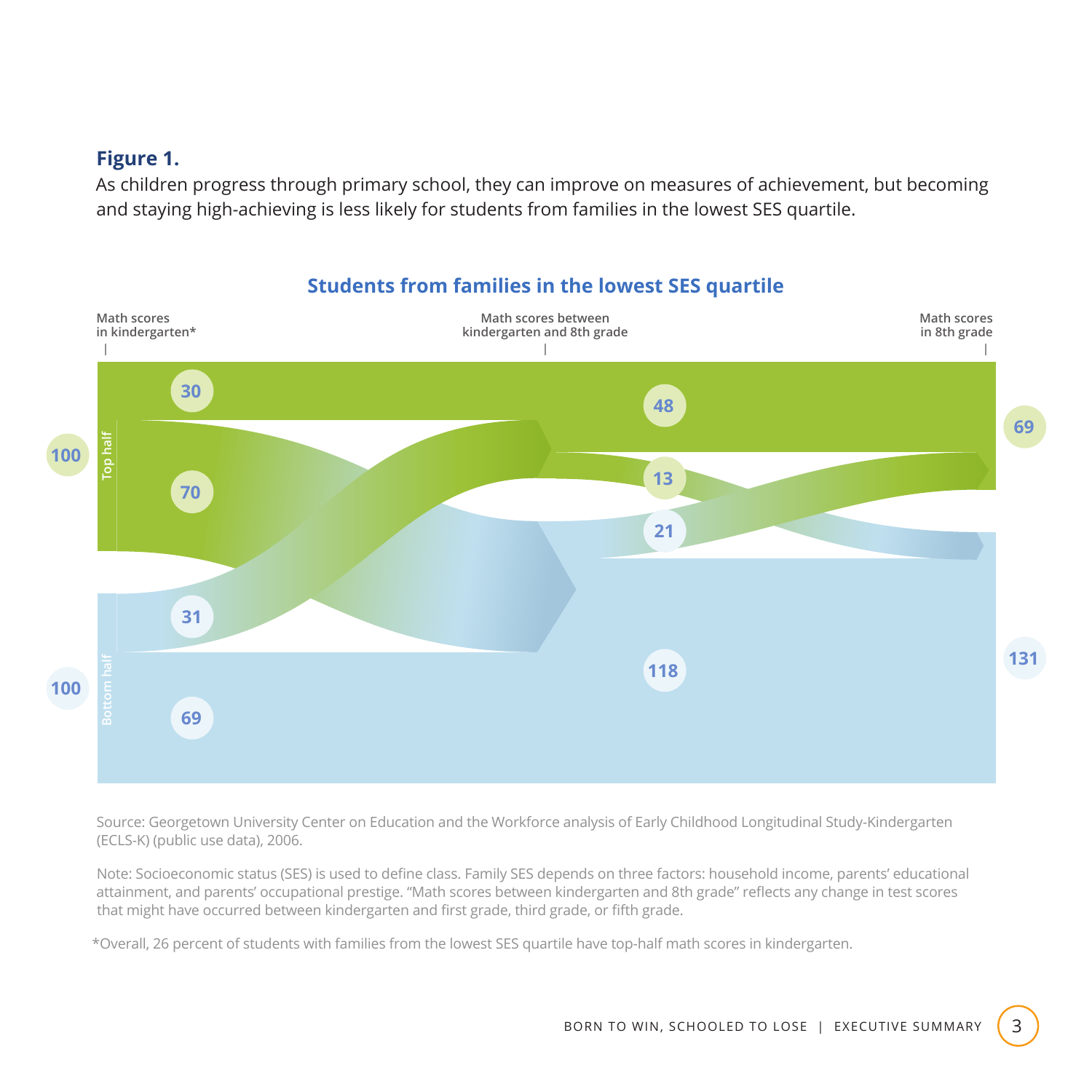## **Meanwhile, children from affluent families who have top-half math scores tend to stay in the top half, and they have a safety net that keeps them from falling to the bottom if they stumble.**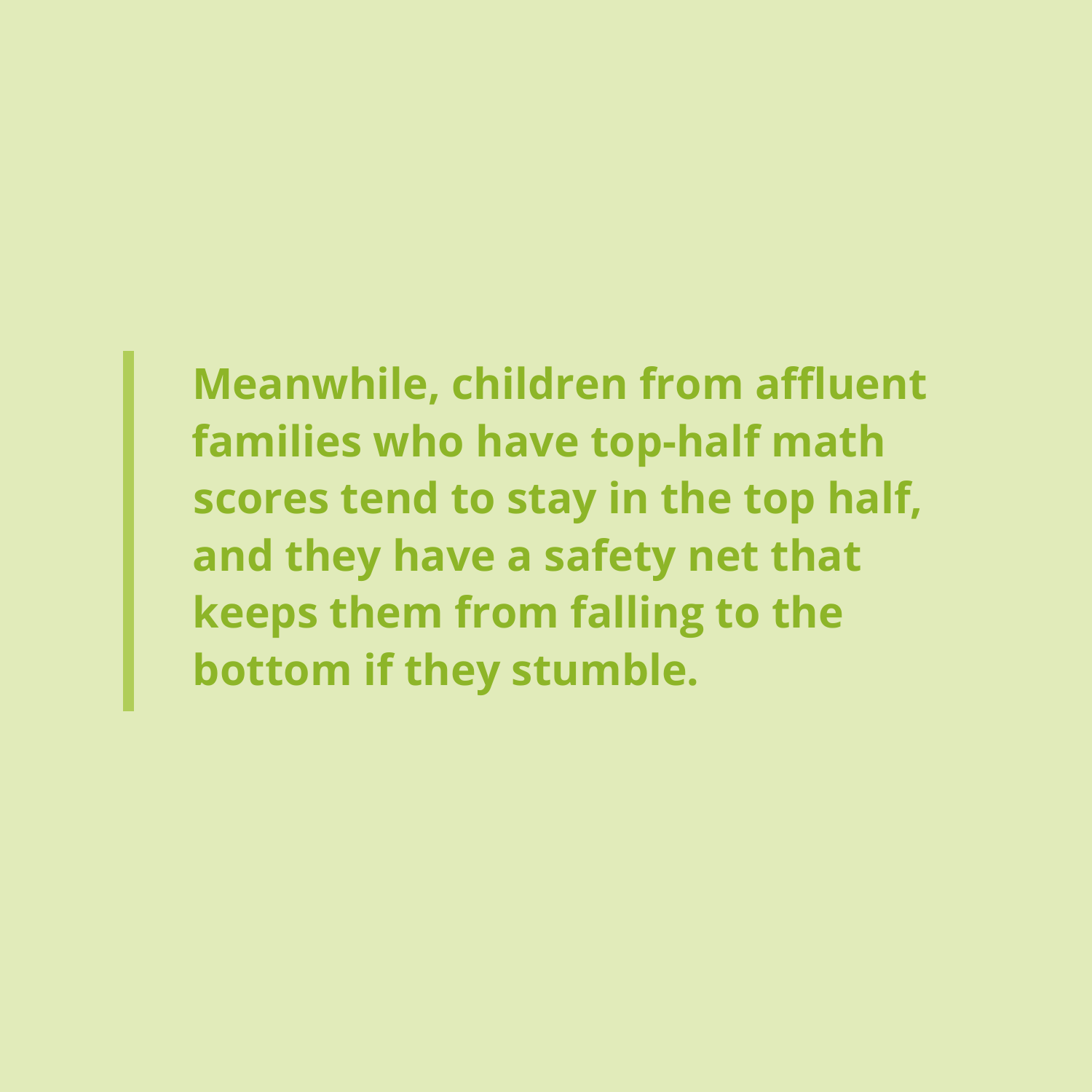#### **Figure 2.**

Children from families in the highest SES quartile are more likely to earn and maintain top-half math scores.



### **Students from families in the highest SES quartile**

Source: Georgetown University Center on Education and the Workforce analysis of Early Childhood Longitudinal Study-Kindergarten (ECLS-K) (public use data), 2006.

Note: Socioeconomic status (SES) is used to define class. Family SES depends on three factors: household income, parents' educational attainment, and parents' occupational prestige. "Math scores between kindergarten and 8th grade" reflects any change in test scores that might have occurred between kindergarten and first grade, third grade, or fifth grade.

\*Overall, 74 percent of students with families from the highest SES quartile have top-half math scores in kindergarten.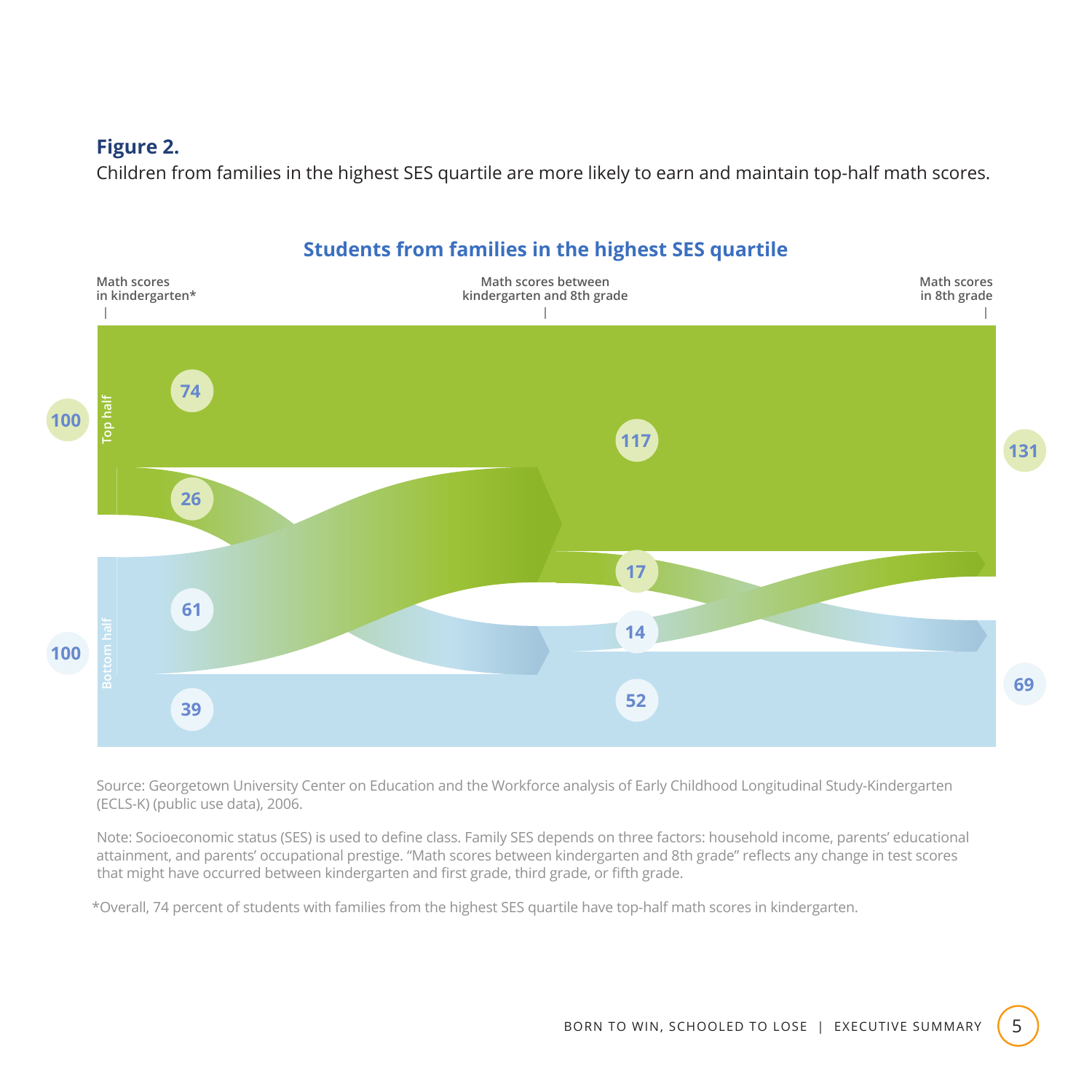**For Black kindergartners with math scores in the top half, staying at the top is especially difficult.**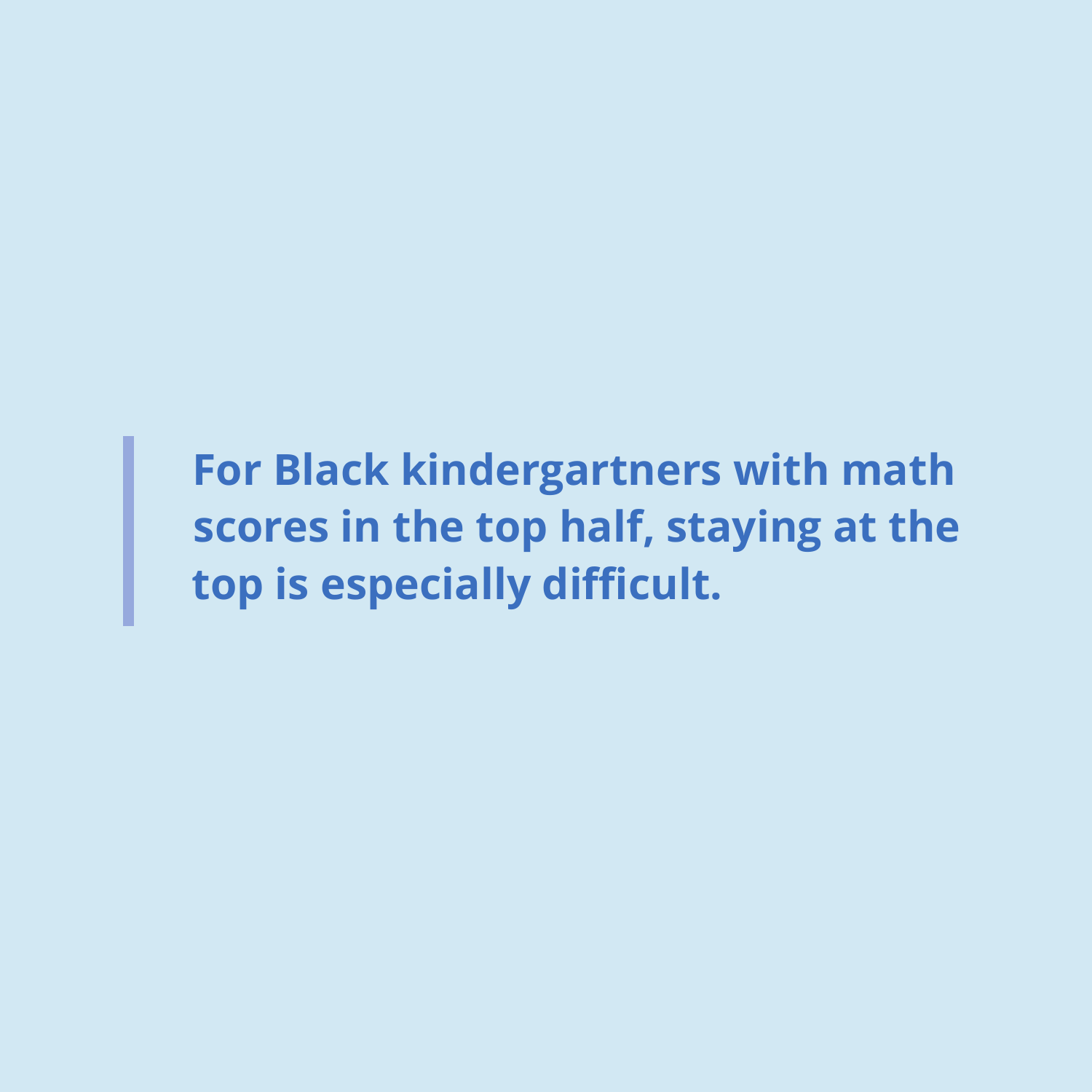#### **Figure 3.**

Black kindergartners who have above-median math scores are much more likely than children of other races and ethnicities to fall behind by eighth grade.



#### **Share of kindergartners with above-median math scores who still have above-median math scores in 8th grade**

Source: Georgetown University Center on Education and the Workforce analysis of Early Childhood Longitudinal Study-Kindergarten (ECLS-K) (public use data), 2006.

Note: Socioeconomic status (SES) is used to define class. Family SES depends on three factors: household income, parents' educational attainment, and parents' occupational prestige.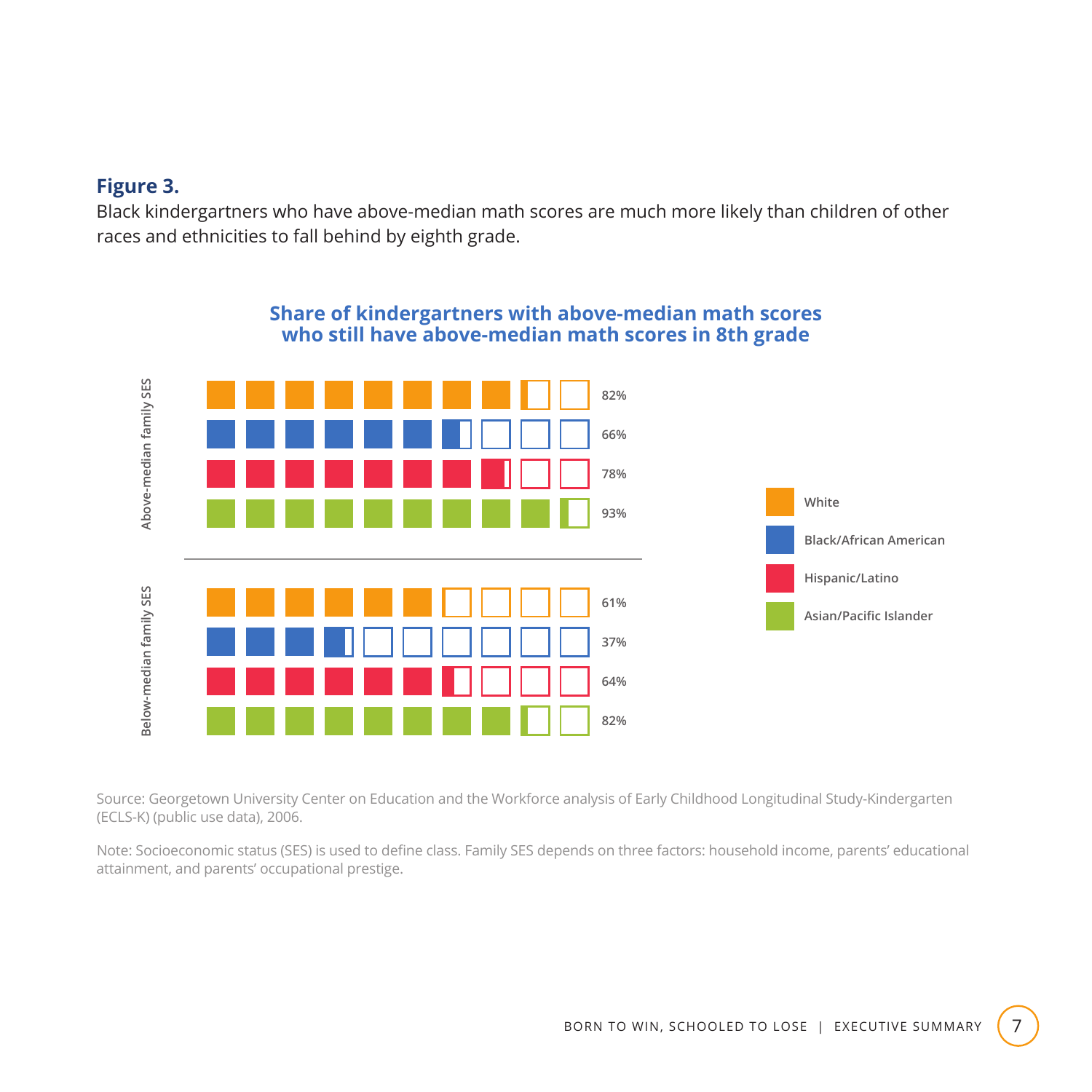**By high school, achievement patterns begin to hold for all students. Very few tenth graders with top-quartile test scores see their scores fall by twelfth grade. Similarly, tenth graders with bottomquartile scores have difficulty improving their scores.**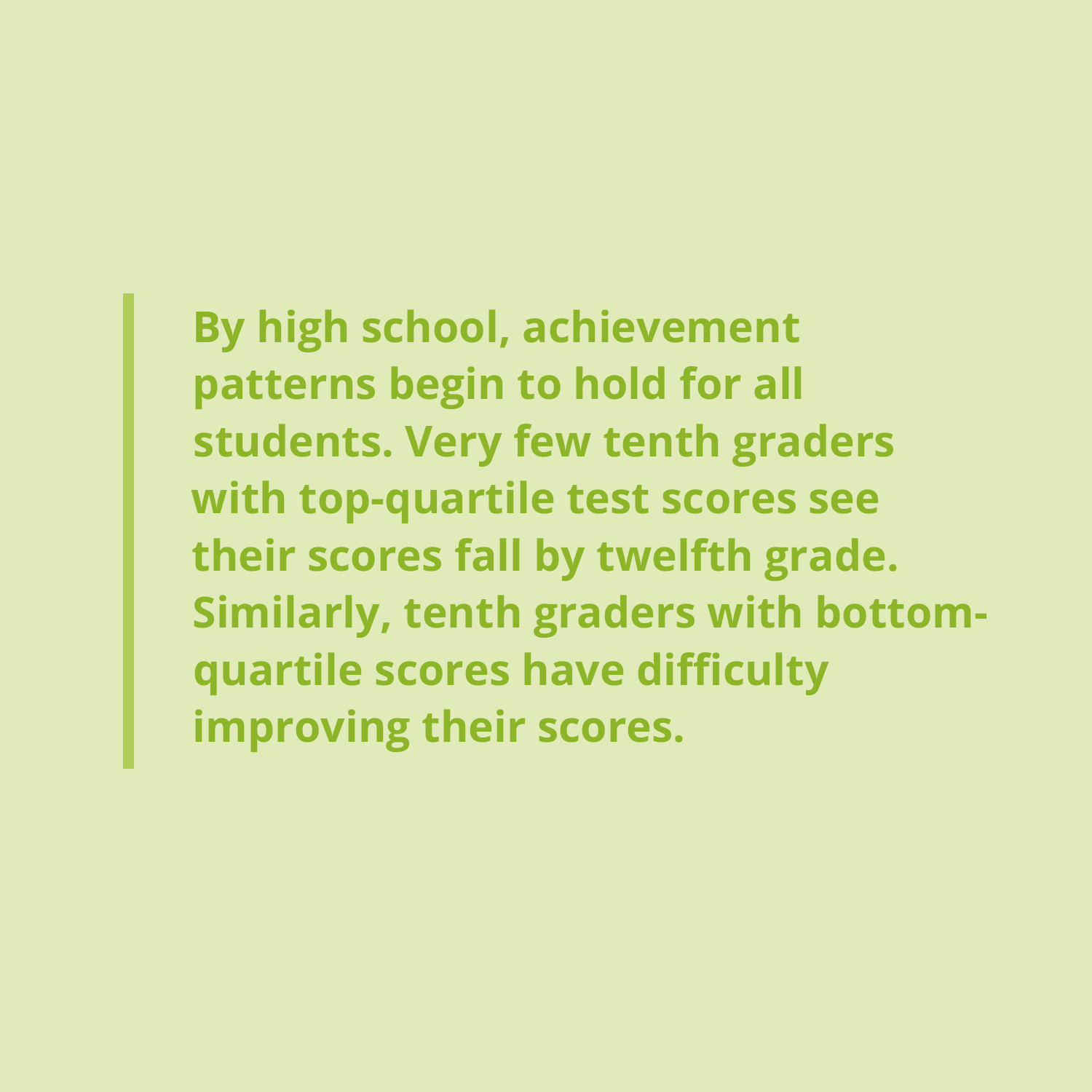#### **Figure 4.**

Most tenth graders who score in the top or bottom quartiles remain in the same quartile in twelfth grade, regardless of SES.

#### **Share of 10th graders whose math scores remain the same in 12th grade**



Source: Georgetown University Center on Education and the Workforce analysis of the Education Longitudinal Study of 2002 (public use data), 2012.

Note: Socioeconomic status (SES) is used to define class. Family SES depends on three factors: household income, parents' educational attainment, and parents' occupational prestige. Students who dropped out of high school before the twelfth-grade assessment are included as tenth graders whose math scores do not remain the same in twelfth grade. This represents 18 percent of lowest-SES-quartile tenth graders and 7 percent of highest-SES-quartile tenth graders.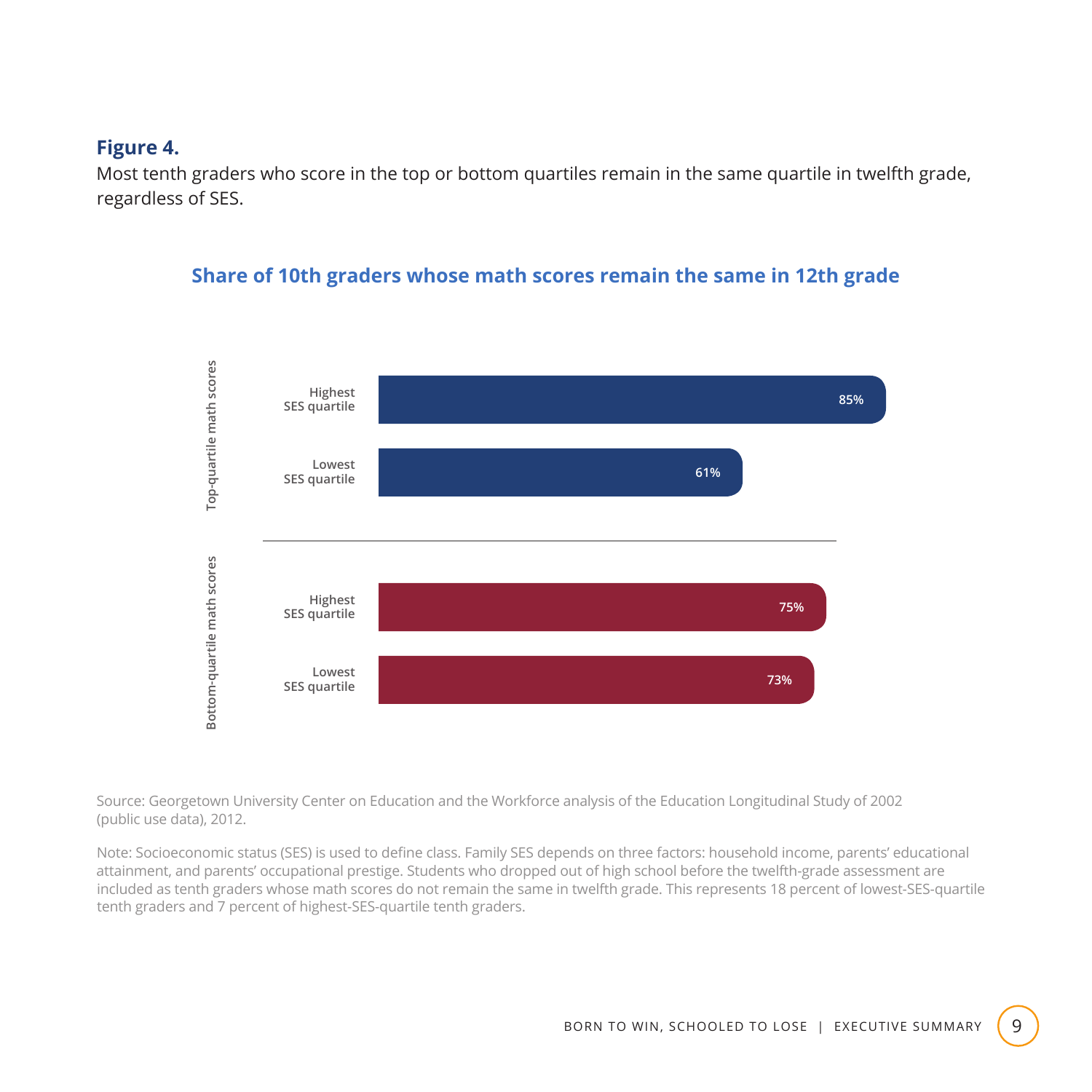**Regardless of academic ability, poor tenth graders are less likely than their affluent peers to enroll in college, to attend four-year institutions, and to complete college degrees.**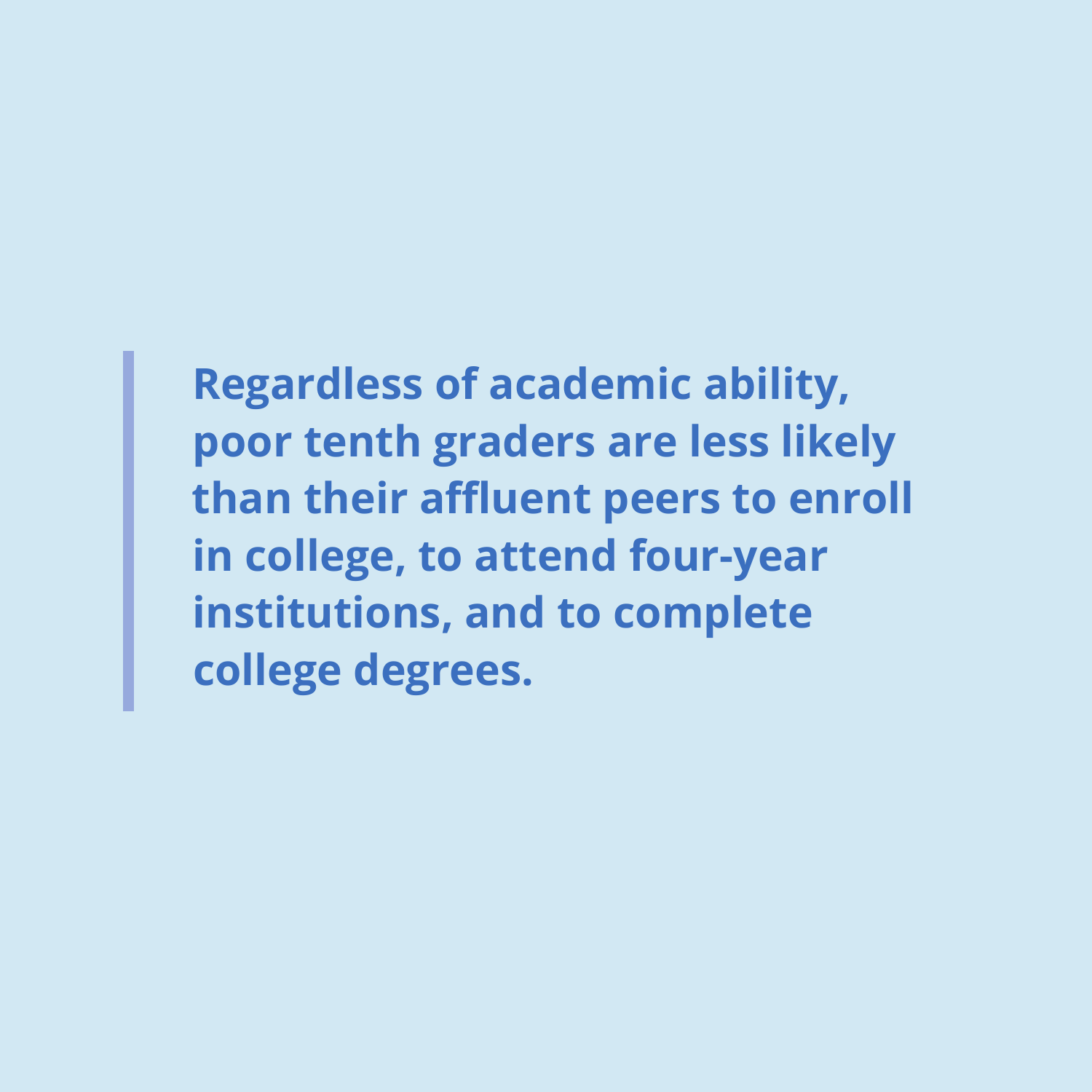#### **Figure 5.**

Students from families in the lowest SES quartile are far less likely than their highest-SES peers to earn a college degree by their mid-20s—even when their test scores suggest that they are equally prepared.



Source: Georgetown University Center on Education and the Workforce analysis of the Education Longitudinal Study of 2002 (public use data), 2012.

Note: Socioeconomic status (SES) is used to define class. Family SES depends on three factors: household income, parents' educational attainment, and parents' occupational prestige. College degree includes associate's degrees and higher.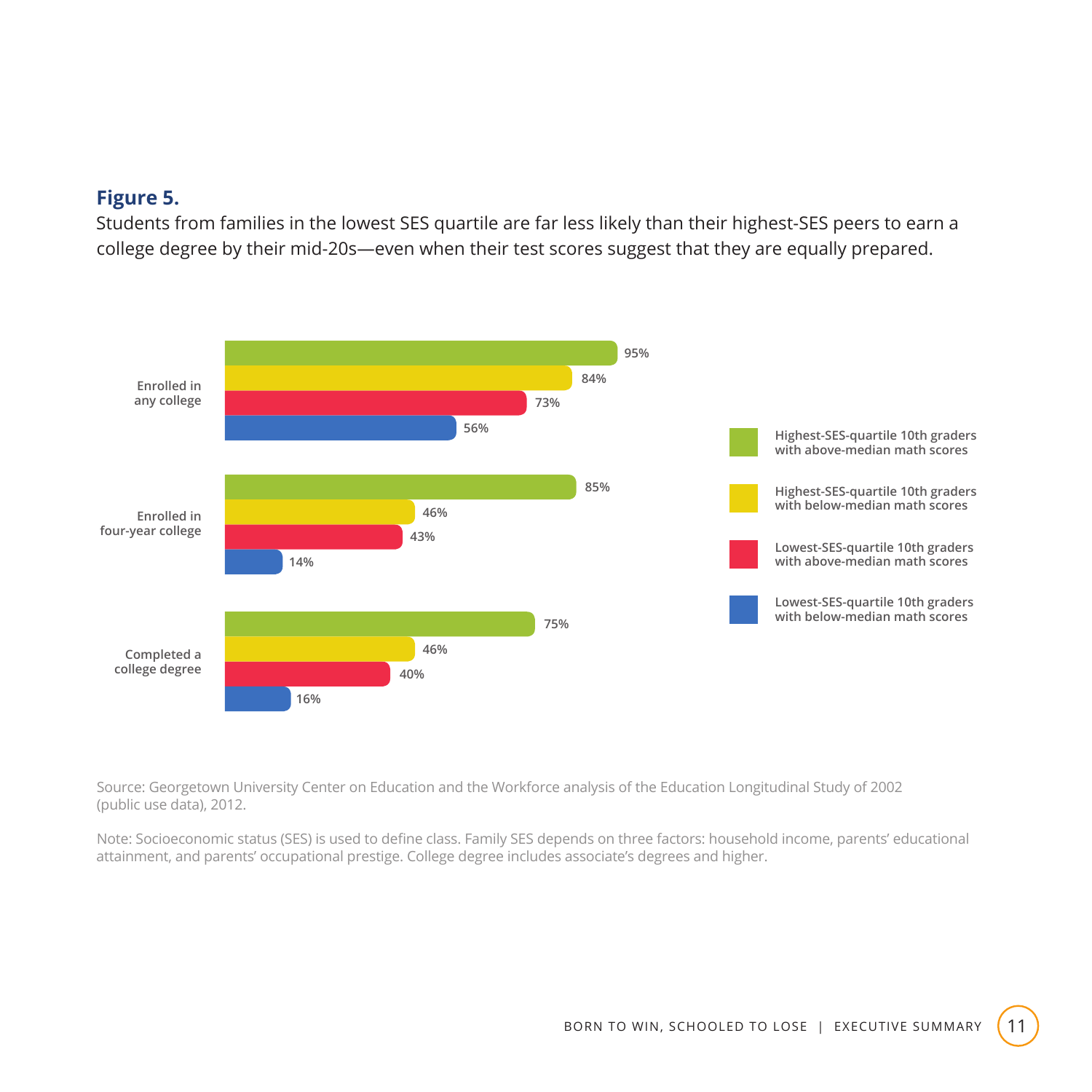**Students' chances of attaining a postsecondary degree also vary by race and ethnicity.**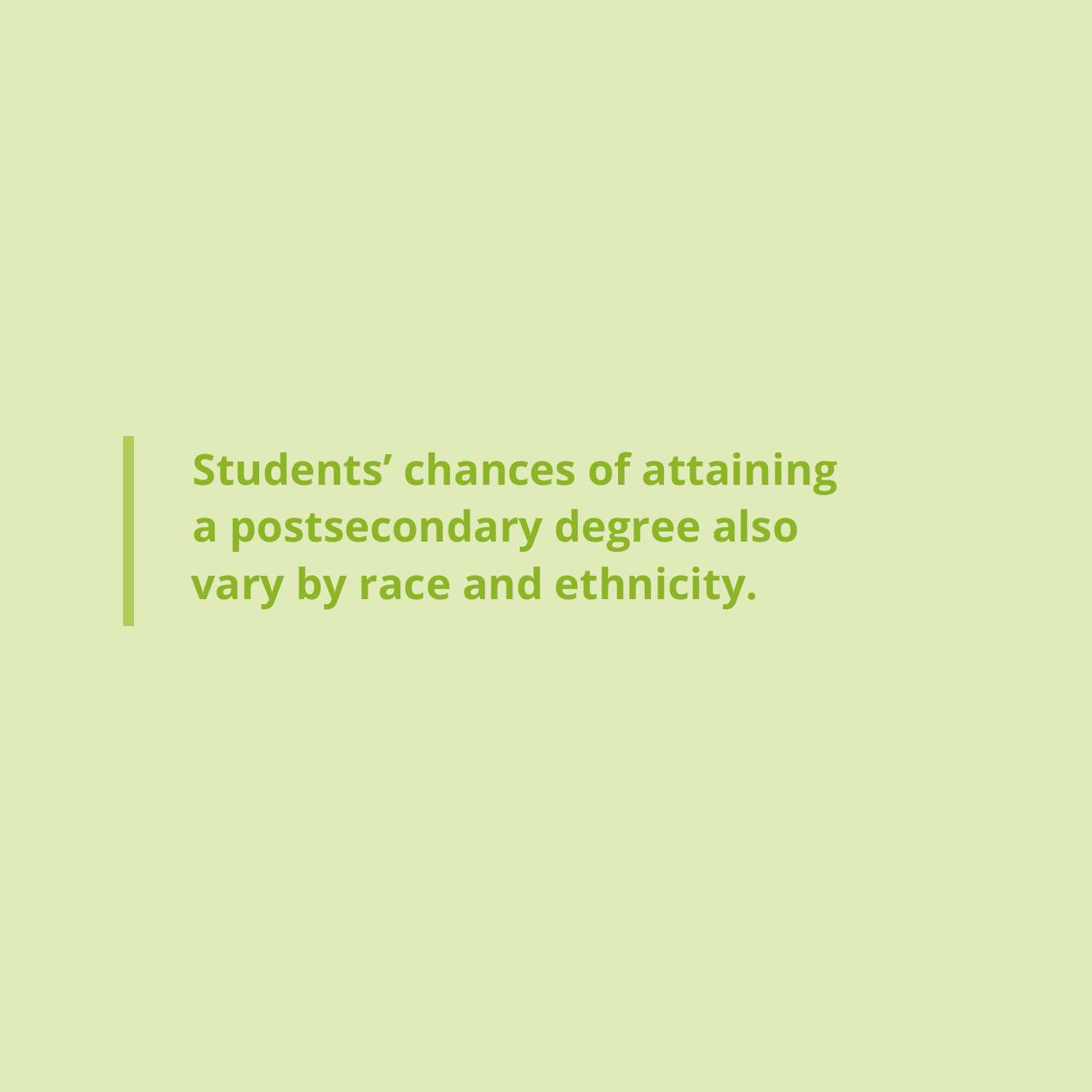#### **Figure 6.**

White and Asian tenth graders are more likely than their Black or Latino peers to complete a college degree within 10 years, no matter their math scores.



#### **Share of 10th graders who completed a college degree within 10 years**

Source: Georgetown University Center on Education and the Workforce analysis of the Education Longitudinal Study of 2002 (public use data), 2012.

Note: Socioeconomic status (SES) is used to define class. Family SES depends on three factors: household income, parents' educational attainment, and parents' occupational prestige. College degree includes associate's degrees and higher.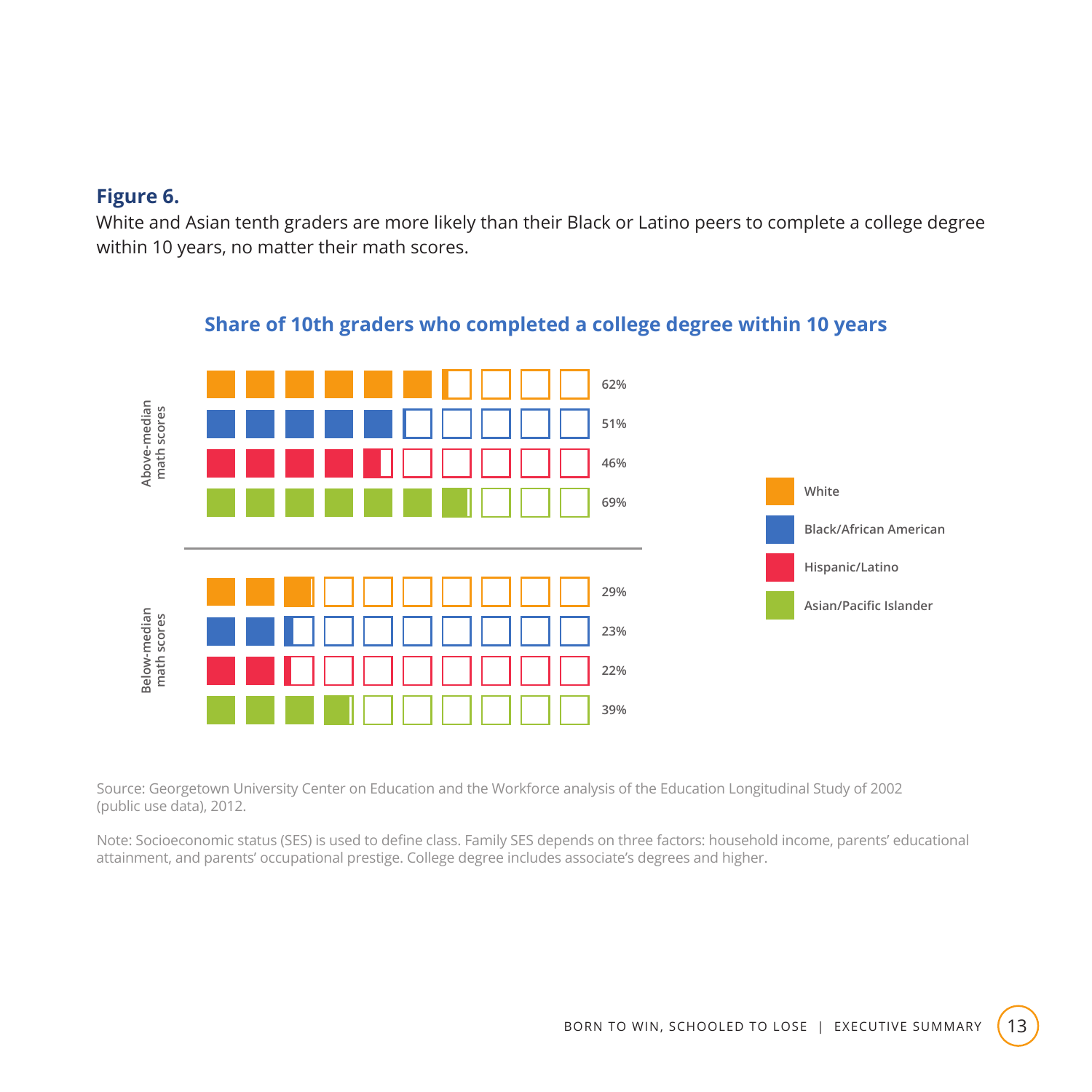**Coming from a poor background does not necessarily determine a child's economic destiny. Students from poor backgrounds who show academic promise have higher odds of success, particularly if they maintain high math scores in high school.**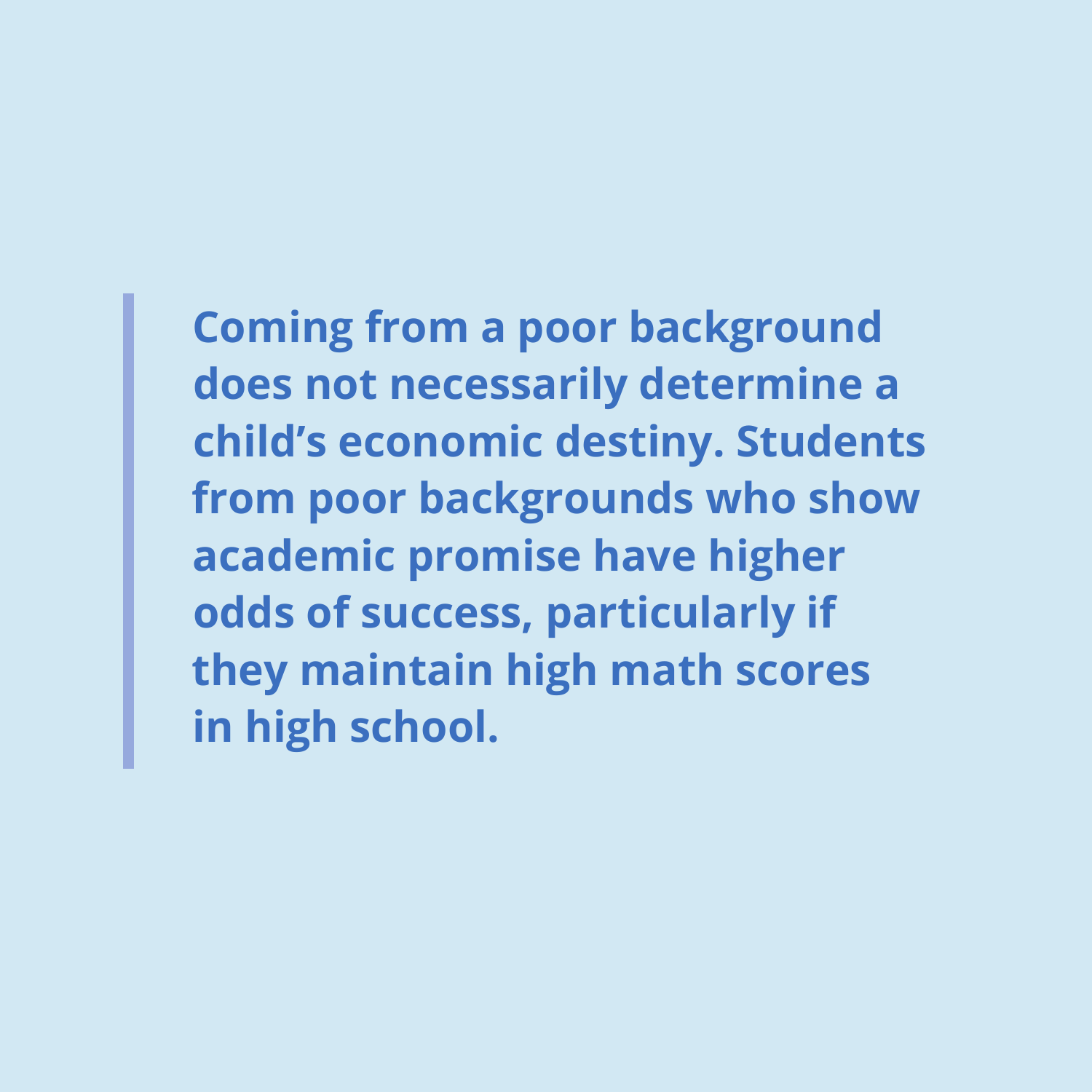#### **Figure 7.**

Tenth graders from families in the lowest SES quartile are twice as likely to have early educational and career success if they score in the top half on math assessments in high school.



#### **Share of 10th graders with lowest-quartile family SES who have above-median SES 10 years later**

Source: Georgetown University Center on Education and the Workforce analysis of the Education Longitudinal Study of 2002 (public use data), 2012.

Note: Socioeconomic status (SES) is used to define class. Family SES depends on three factors: household income, parents' educational attainment, and parents' occupational prestige. Young adult SES is defined according to individual status compared to the cohort group 10 years after tenth grade.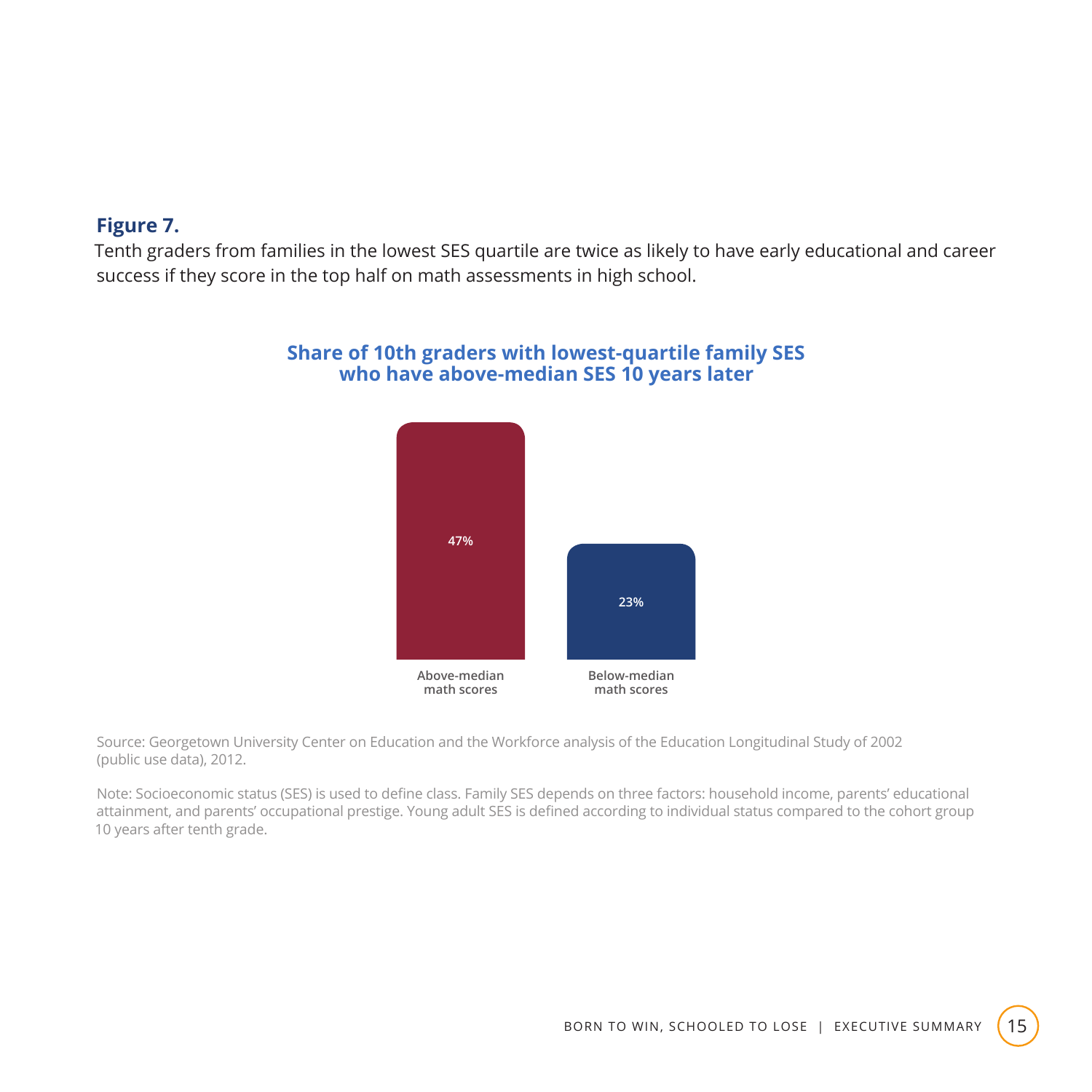## **Across racial and ethnic groups, top-half math scores in high school increase the odds that a student from an economically disadvantaged family will earn a good entry-level job as a young adult.**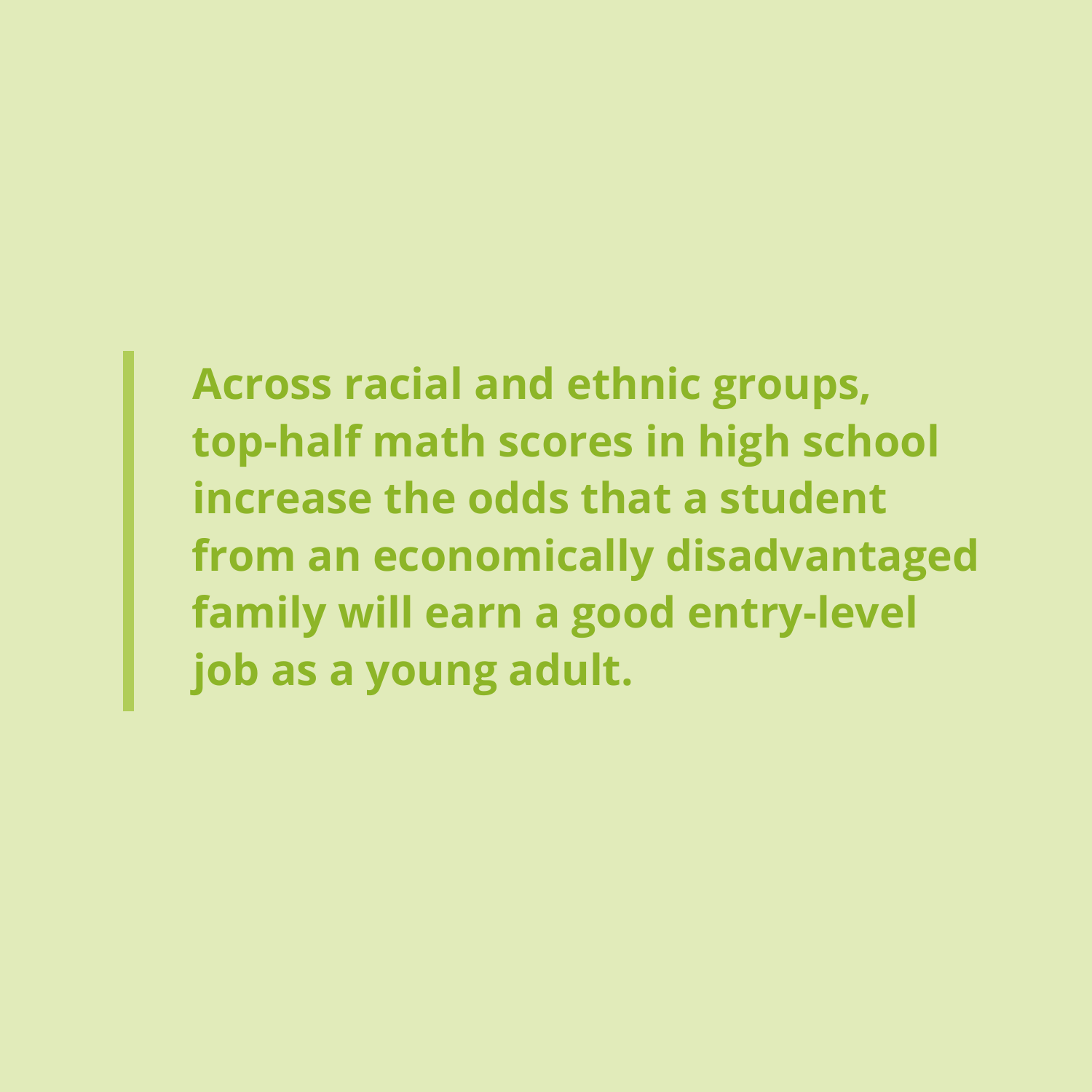#### **Figure 8.**

Tenth graders with top-half math scores who are from families with below-median SES are more likely to have above-median SES 10 years later than their peers with bottom-half scores, regardless of race or ethnicity.



**Share of 10th graders with below-median family SES who are above-median SES 10 years later**

Source: Georgetown University Center on Education and the Workforce analysis of the Education Longitudinal Study of 2002 (public use data), 2012.

Note: Socioeconomic status (SES) is used to define class. Family SES depends on three factors: household income, parents' educational attainment, and parents' occupational prestige. Young adult SES is defined according to individual status compared to the cohort group 10 years after tenth grade.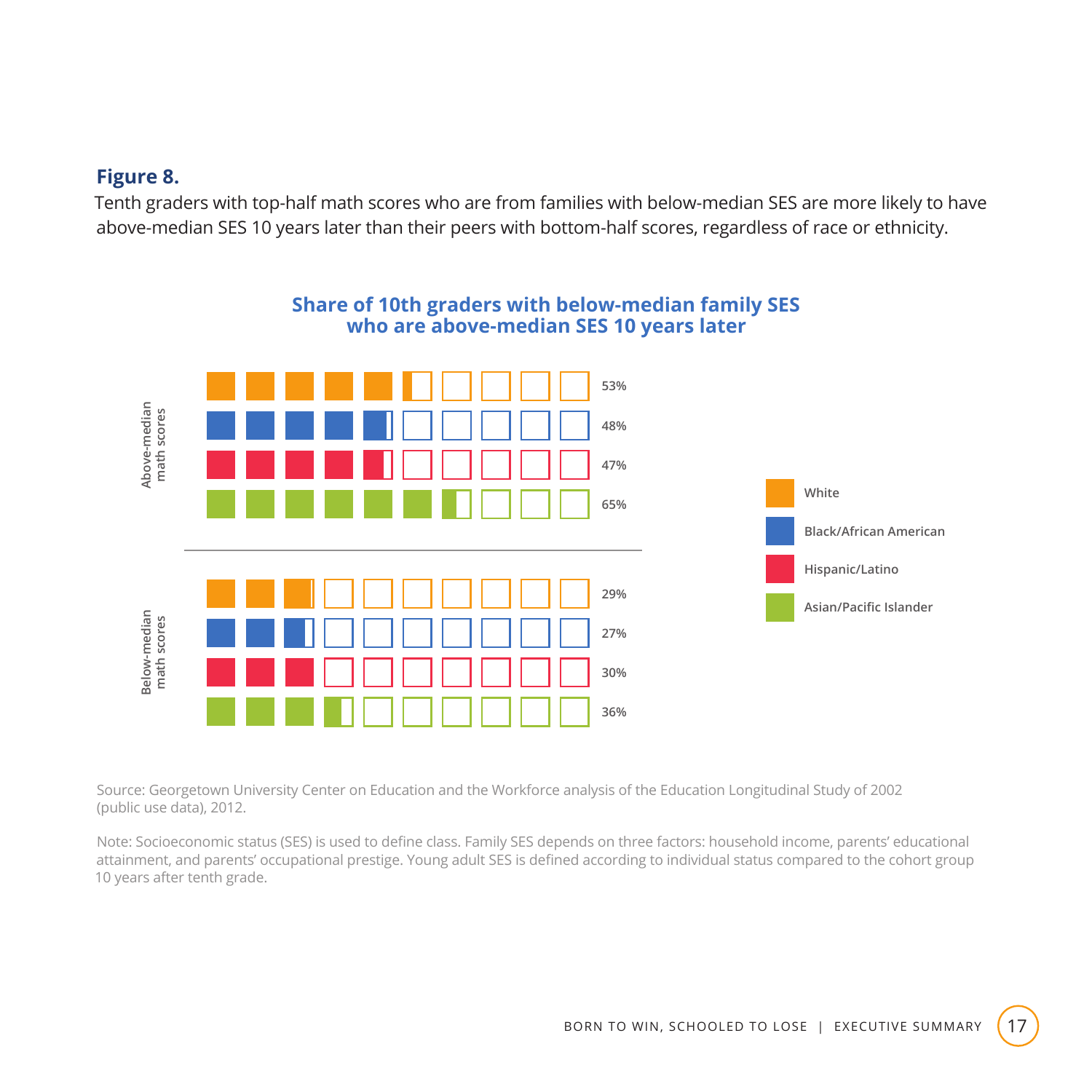**However, strong math scores alone are not enough to overcome the influence of family socioeconomic status on economic mobility.**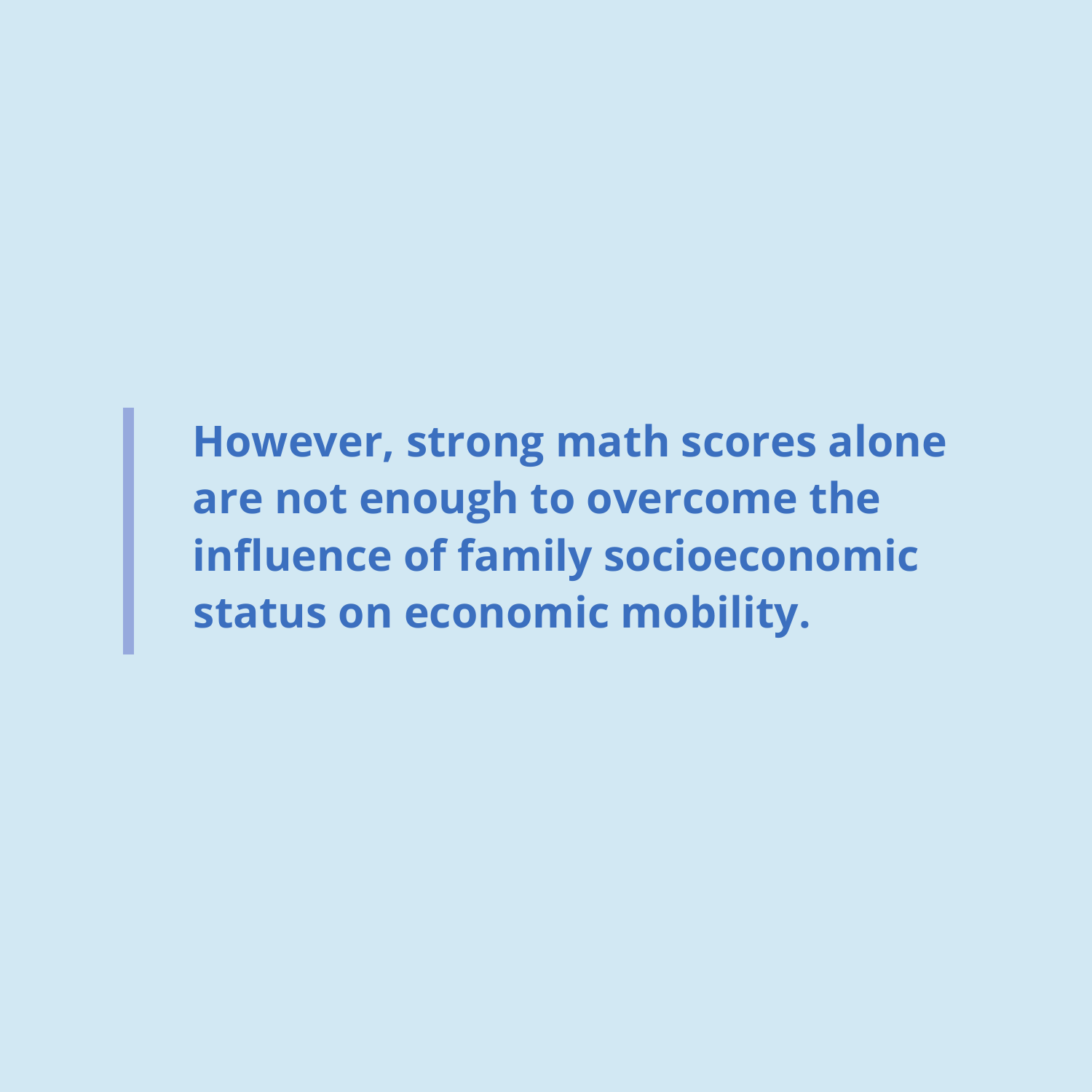#### **Figure 9.**

A student from a lowest-SES family who has top-half math scores has a lower chance of early career and educational success than a student from a highest-SES family who has bottom-half scores, even if the student from the lowest SES quartile continues to have top-half math scores in tenth grade.



#### **Share of students who are above-median SES as young adults**

Source: Georgetown University Center on Education and the Workforce analysis of Early Childhood Longitudinal Study-Kindergarten (ECLS-K) (public use data), 2006, and Education Longitudinal Study of 2002 (public use data), 2012.

Note: Socioeconomic status (SES) is used to define class. Family SES depends on three factors: household income, parents' educational attainment, and parents' occupational prestige. Young adult SES is defined according to individual status compared to the cohort group 10 years after tenth grade. To connect test scores in kindergarten to SES as young adults using different data sets, we assume the likelihood of changing scores between eighth and tenth grade is equivalent to the likelihood of changing scores between tenth and twelfth grade.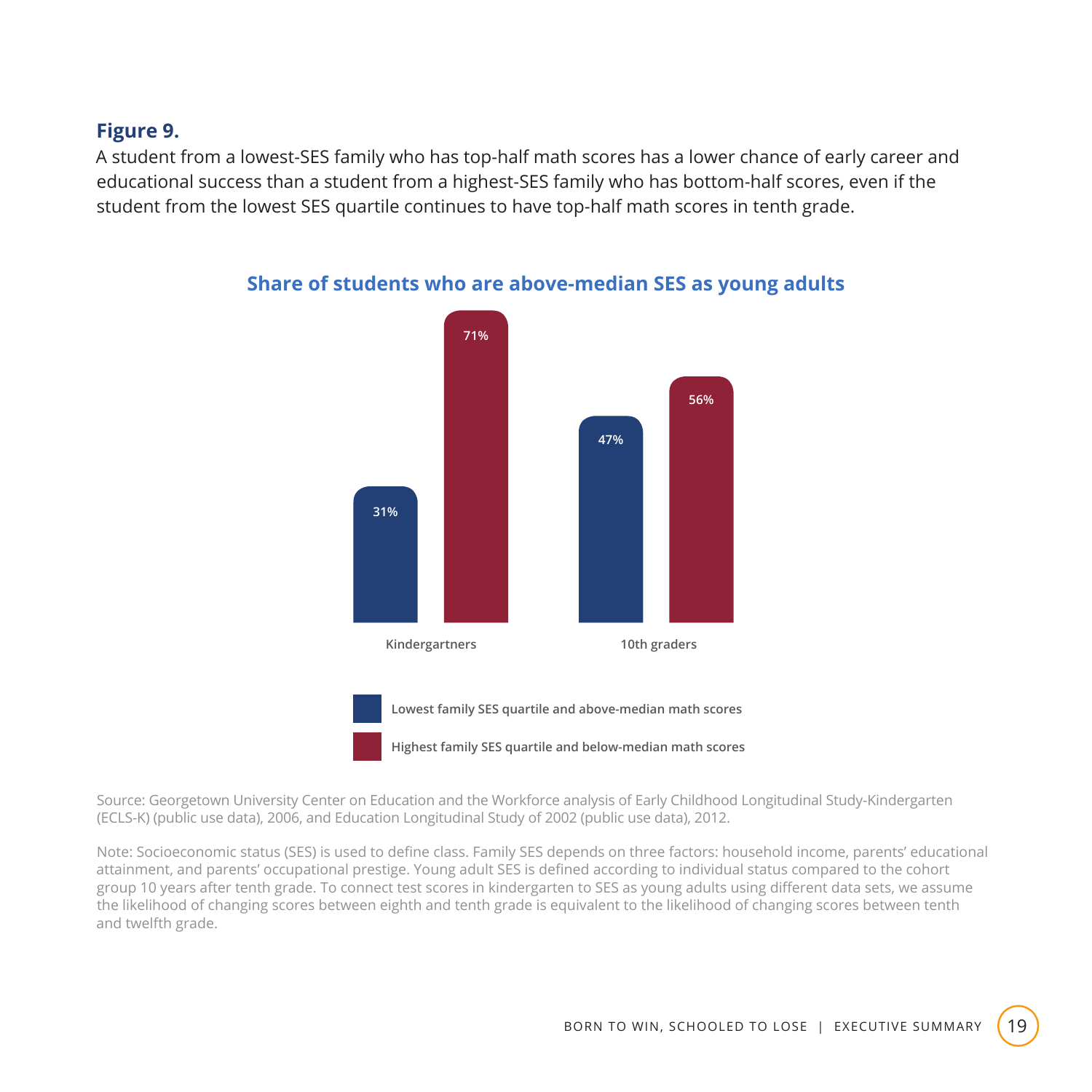## **It doesn't have to be this way.**

Education can mitigate the effects of adverse environments. To help make this a reality, policymakers must consider several options:



**Expand academic interventions that start before kindergarten.**



**Continue academic interventions throughout K–12.**



**Improve and expand high school counseling so that more students have the information and social supports they need to transition from high school to postsecondary education and training.**



**Integrate career exploration and preparation into the advising process at the high school and college levels.**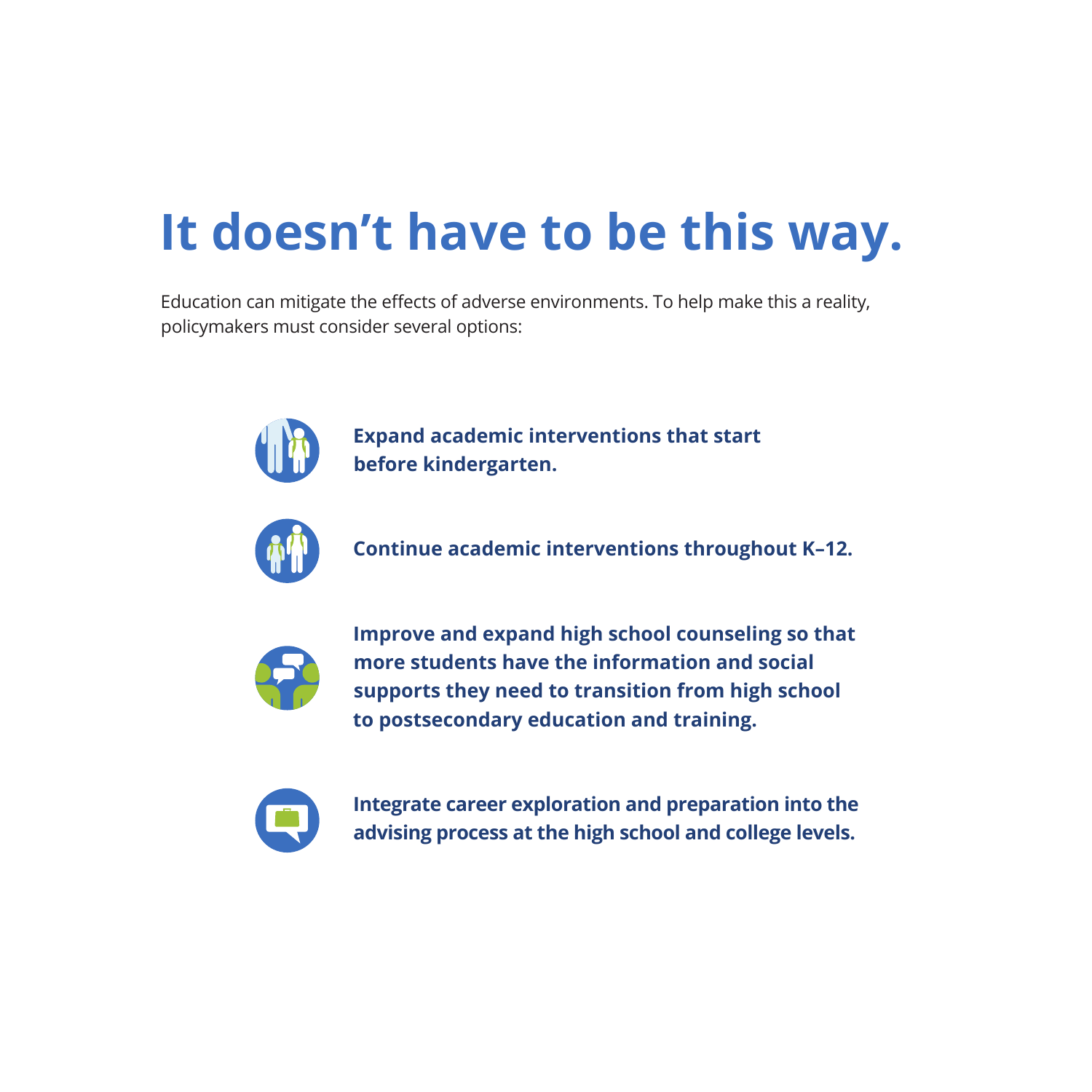